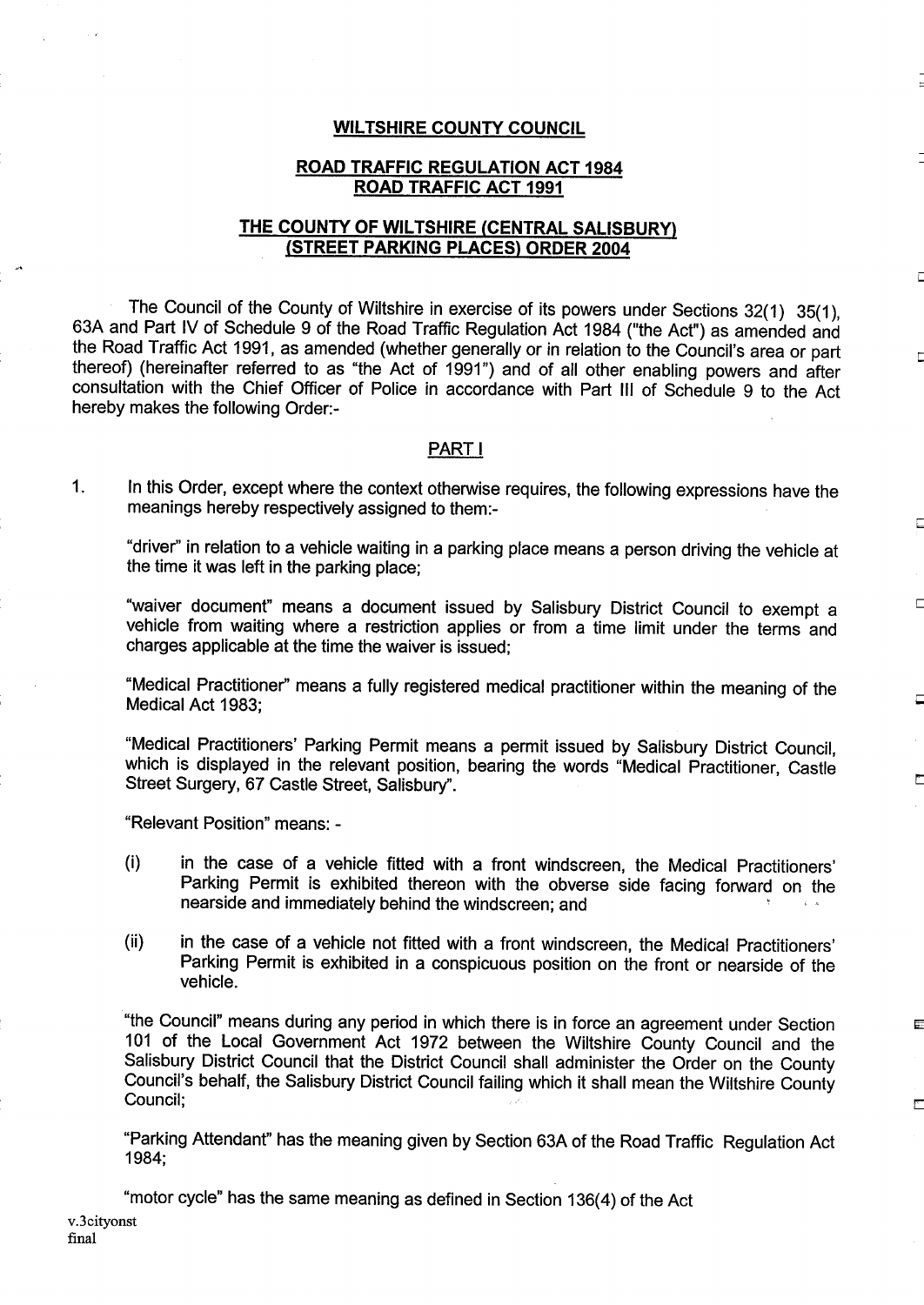"Parking Place" means the part of a road authorised by this Order to be used as a parking area;

"Disabled Person's Vehicle" means a vehicle lawfully displaying a disabled person's badge;

"disabled person's badge" means a badge issued by a local authority in the form prescribed by Regulations 7 and 11 of The Disabled Persons (Badges for Motor Vehicles) (England) Regulations 2000

"parking disc" means a device which -

- (a) is 125 millimetres square and coloured blue
- (b) has been issued by a local authority and has not ceased to be valid; and
- (c) is capable of showing the quarter hour period during which a period of waiting has begun.

"relevant position" means :-

- (1) A vehicle displays a disabled persons' badge in the relevant position if:
- (a) the badge is exhibited on the dashboard or facia of the vehicle; or
- (b) where the vehicle is not fitted with a dashboard or facia, the badge is exhibited in a conspicuous position on the vehicle;

so that the front of the badge is clearly legible from outside the vehicle.

- (2) A vehicle displays <sup>a</sup> parking disc in the relevant position if:
- (a) in the case of a vehicle fitted with a dashboard or facia panel, the disc is exhibited thereon so that the quarter-hour period during which the period of waiting began is legible from outside the vehicle; or
- (b) in the case of a vehicle not so fitted, the disc is exhibited in a conspicuous position on the vehicle so that the quarter-hour period during which the period of waiting began is legible from outside the vehicle.
- 2. The following Orders are hereby revoked:
	- (a) The County of Wiltshire (Central Salisbury) (Street Parking Places) Order 2002(a);
	- (b) The County of Wiltshire (Central Salisbury) (Disabled Persons' Street Parking Places) Order 2000.
- 3. This Order shall come into operation on 24 May2004 and may be cited as The County of Wiltshire (Central Salisbury) (Street Parking Places) Order 2004.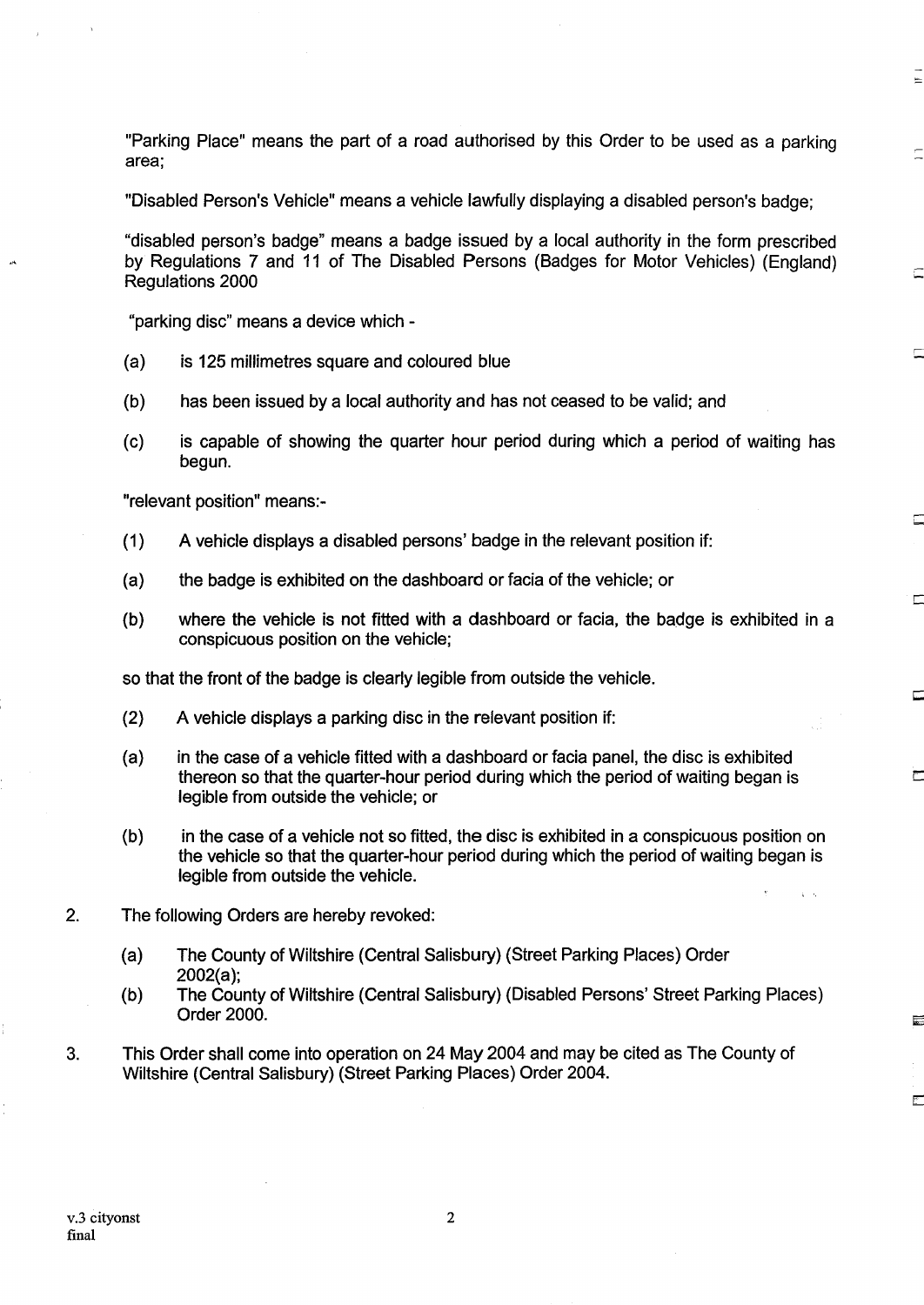# PART II

### AUTHORISATION AND USE OF PARKING PLACE

- 4 . (1) Each of the parts of a road specified in the Schedules to this Order are authorised to be used, subject to the following provisions of this Order, as a parking place for such classes of vehicle on such days and during such hours as are specified in relation to those Schedules.
	- (2) Nothing in paragraph 4(1) of this Article shall restrict the power of the Council, for preventing obstruction of the streets, by resolution on the occasion of any public procession, rejoicing or illumination, or where the streets are thronged or liable to be obstructed, to close any parking place.
	- $(3)$ Nothing in paragraph 4(1) of this Article shall apply so as to prevent any person from causing any vehicle to wait in the parking place specified in that paragraph if the vehicle is being used:-
		- (a) in the service of the local authority in pursuance of statutory powers or duties;
		- (b) in the service of the Police Authority, Fire Brigade or Ambulance Service in the case of emergency; or
		- (c) in connection with any building operation, or demolition, the removal of any obstruction to traffic, the maintenance, improvement or reconstruction of the road so referred to or the laying, erection, alteration or repair in or near the said road of any sewer or of any main, pipe or apparatus for the supply of gas, water or electricity or of any telecommunications apparatus as defined in Schedule 2 of the Telecommunications Act 1984, if it cannot conveniently be used for such purpose in any other road.
- 5. Where in the Schedules to this Order a parking place is described as available for vehicles of a specified class the driver of a vehicle shall not permit it to wait in that parking place:
	- (a) unless it is of the specified class;<br>(b) in a position other than that speci-
	- in a position other than that specified.
- 6. (1) The driver of a vehicle shall not permit it to wait in a parking place for longer than the maximum period permitted for waiting specified in Schedules 1, 2 and 3 to this Order in relation to that parking place.
	- (2) When a vehicle has left a parking place after waiting thereon, the driver thereof shall not within the times specified in Schedules 1, 2 and 3 to this Order after its leaving, permit it to wait again upon that parking place.
- 7. The driver of a vehicle displaying at its front or nearside :
	- (a) a valid waiver issued by Salisbury District Council; or
	- a valid British Medical Association badge or other evidence of a medical visit by the local Health Authority personnel, approved by the Salisbury District Council and the visit is for treatment of a patient living nearby

shall be exempt from any limitation of time in the lengths of road specified in Schedules <sup>1</sup> and 3 to this Order when left in a parking place.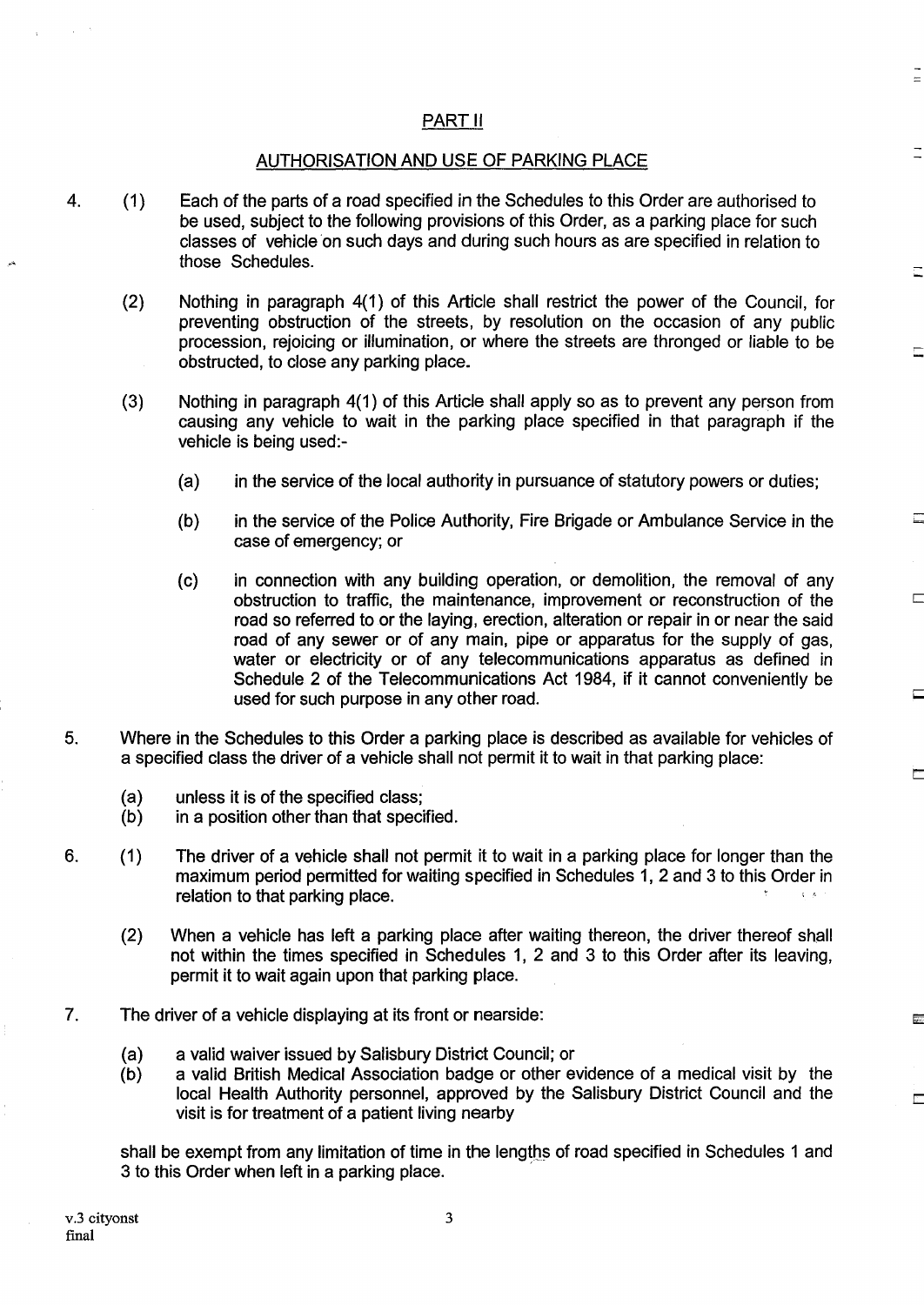- 8. A disabled driver's vehicle which displays in the relevant position <sup>a</sup> valid disabled persons' badge shall be exempt from any limitation on time in the lengths of road specified in Schedule <sup>1</sup> to this Order when left in a parking place.
- 9. (1) The driver of a vehicle shall not park in a parking place:-
	- (a) so as unreasonably to prevent access to any premises adjoining the road, or the use of the road by other persons, or so as to be a nuisance ;

 $=$ 

- (b) when for preventing obstruction of the parking place the Council shall, by resolution made on the occasion of any public procession, rejoicing or illumination or when the parking place is thronged, or liable to be obstructed, have closed that parking place and exhibited notice of such closing on or near the parking place.
- 10. The driver of a motor vehicle using the parking place shall stop the engine as soon as the vehicle is in a position in the parking place and shall not start the engine except when about to change the position of the vehicle or to depart from the parking place.
- <sup>11</sup> . No person shall use a vehicle while it is in the parking place, in connection with the sale of any article to persons in or near the parking place, or in connection with the selling or offering for hire of his skill or services.
- 12. Subject to the proviso hereto, when a vehicle is left in the parking place in contravention of any of the provisions contained in Articles 4, 5, 6 and 9 of this Order, a person authorised in that behalf by the Council may remove the vehicle or arrange for it to be removed from that parking place provided that when a vehicle is waiting in the parking place in contravention of the provisions of Article 5(b) of this Order, a person authorised in that behalf by the Council may alter or cause to be altered the position of the vehicle in order that its position shall comply with that provision.
- 13. Any person removing a vehicle or altering its position by virtue of the last preceding Article of this Order may do so by towing or driving the vehicle or in such other manner as he may think necessary and may take such measures in relation to the vehicle as he may think necessary to enable him to remove it or alter its position as the case may be .
- 14. When a person authorised by the Council removes or makes arrangements for the removal of a vehicle from a parking place by virtue of Article 12 of this Order, he shall make such arrangements as may be reasonably necessary for the safe custody of the vehicle.
- 15. Where a vehicle has been left in contravention of the restrictions imposed by this 'Order; a Penalty Charge shall be incurred, the amount of which will be set by Wiltshire County Council under the provisions of the Act of 1991 relating to special parking areas and permitted parking areas.
- 16. Where a Penalty Charge is payable, a Penalty Charge Notice shall be issued by a Parking Attendant in accordance with the Act of 1991.
- 17 . The Penalty Charge Notice shall be paid within 28 days payable to Salisbury District Council under the terms referred to in the said Notice.
- 18. The prohibition and restrictions imposed by this Order shall be in addition to and not in derogation from any restrictions or requirement imposed by any regulations made or having effect as if made under the Act as amended or by or under any other enactment.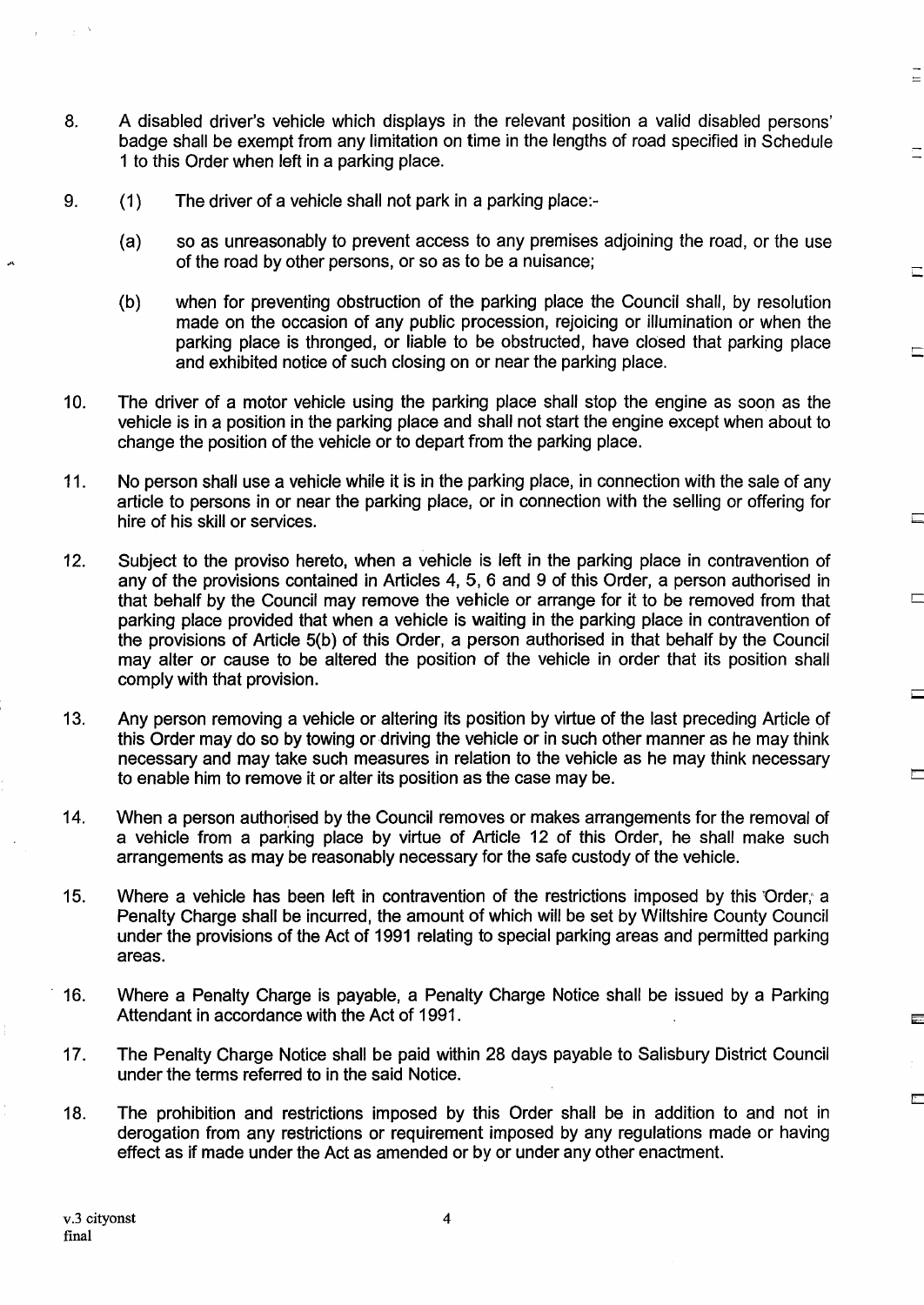# SCHEDULE 1

 $\overline{a}$ 

Ē

 $\Box$ 

 $\Box$ 

 $\Box$ 

 $\Box$ 

 $\Box$ 

 $\frac{1}{2}$ 

 $\overline{\mathcal{C}}$ 

# Waiting Limited 30 mins, No Return Within <sup>1</sup> hour <u>Mon-Sat 8am-6pm</u>

| Road                                                                                                                                                   | <b>Side</b> | <b>Description</b>                                                                                                                                                                                                       |  |  |  |  |  |
|--------------------------------------------------------------------------------------------------------------------------------------------------------|-------------|--------------------------------------------------------------------------------------------------------------------------------------------------------------------------------------------------------------------------|--|--|--|--|--|
| <b>Brown Street</b>                                                                                                                                    | west        | from a point in line with the boundary between Nos.<br>14 and 16 Brown Street to a point 22 metres south of a point in<br>line with the boundary between Nos. 14 and 16 Brown Street                                     |  |  |  |  |  |
| <b>Rollestone Street</b>                                                                                                                               | west        | from a point 10 metres north of its junction with<br>Winchester Street to a point 46 metres north of that<br>junction                                                                                                    |  |  |  |  |  |
| <b>SCHEDULE 2</b>                                                                                                                                      |             |                                                                                                                                                                                                                          |  |  |  |  |  |
| <b>Motor Cycle Only Parking</b><br><b>Waiting Limited 1 hour With Return Prohibited Within 2 hours</b><br>Mon-Sat 8am-6pm                              |             |                                                                                                                                                                                                                          |  |  |  |  |  |
| Road                                                                                                                                                   | <b>Side</b> | <b>Description</b>                                                                                                                                                                                                       |  |  |  |  |  |
| <b>Catherine Street</b>                                                                                                                                | east        | from a point 2 metres south of a point in line with the<br>boundary between Nos. 55 and 57 Catherine Street to a point<br>6 metres south of a point in line with the boundary between<br>Nos. 55 and 57 Catherine Street |  |  |  |  |  |
| <b>Milford Street</b>                                                                                                                                  | south       | from a point 42 metres west of a point in line with the<br>boundary between Nos. 10 and 12 Milford Street to a point<br>13 metres west of the western boundary of the Red Lion<br>Hotel                                  |  |  |  |  |  |
|                                                                                                                                                        |             | <b>SCHEDULE 3</b>                                                                                                                                                                                                        |  |  |  |  |  |
| <b>Disabled Parking Places Operating Every Day At All Times</b><br><u>With Waiting Limited To 3 hours, No Return Within 3 hours</u><br>Mon-Sat 8am-6pm |             |                                                                                                                                                                                                                          |  |  |  |  |  |
| <u>Road</u>                                                                                                                                            | <b>Side</b> | <b>Description</b>                                                                                                                                                                                                       |  |  |  |  |  |
| <b>Brown Street</b>                                                                                                                                    | west        | from a point 12 metres south of the northern boundary of Nos.<br>7 to 11 Brown Street to a point 7 metres north of the<br>centreline of the service access road to the Cross Keys Mall                                   |  |  |  |  |  |
| <b>Castle Street</b>                                                                                                                                   | east        | from a point 10 metres south of its junction with Chipper Lane<br>to a point 32 metres south of that junction                                                                                                            |  |  |  |  |  |
| <b>Castle Street</b>                                                                                                                                   | east        | from a point in line with the southern boundary of No. 2<br>Castle Street to a point in line with the northern boundary of<br>No. 4 Castle Street                                                                        |  |  |  |  |  |
| <b>Catherine Street</b>                                                                                                                                | west        | from a point 3 metres south of a point in line with the<br>boundary between Nos. 1 and 3 Catherine Street to a point 59<br>metres north of the centreline of Catherine Court                                             |  |  |  |  |  |

 $\sim \chi^{-1}$ 

 $\hat{L}$ 

ان